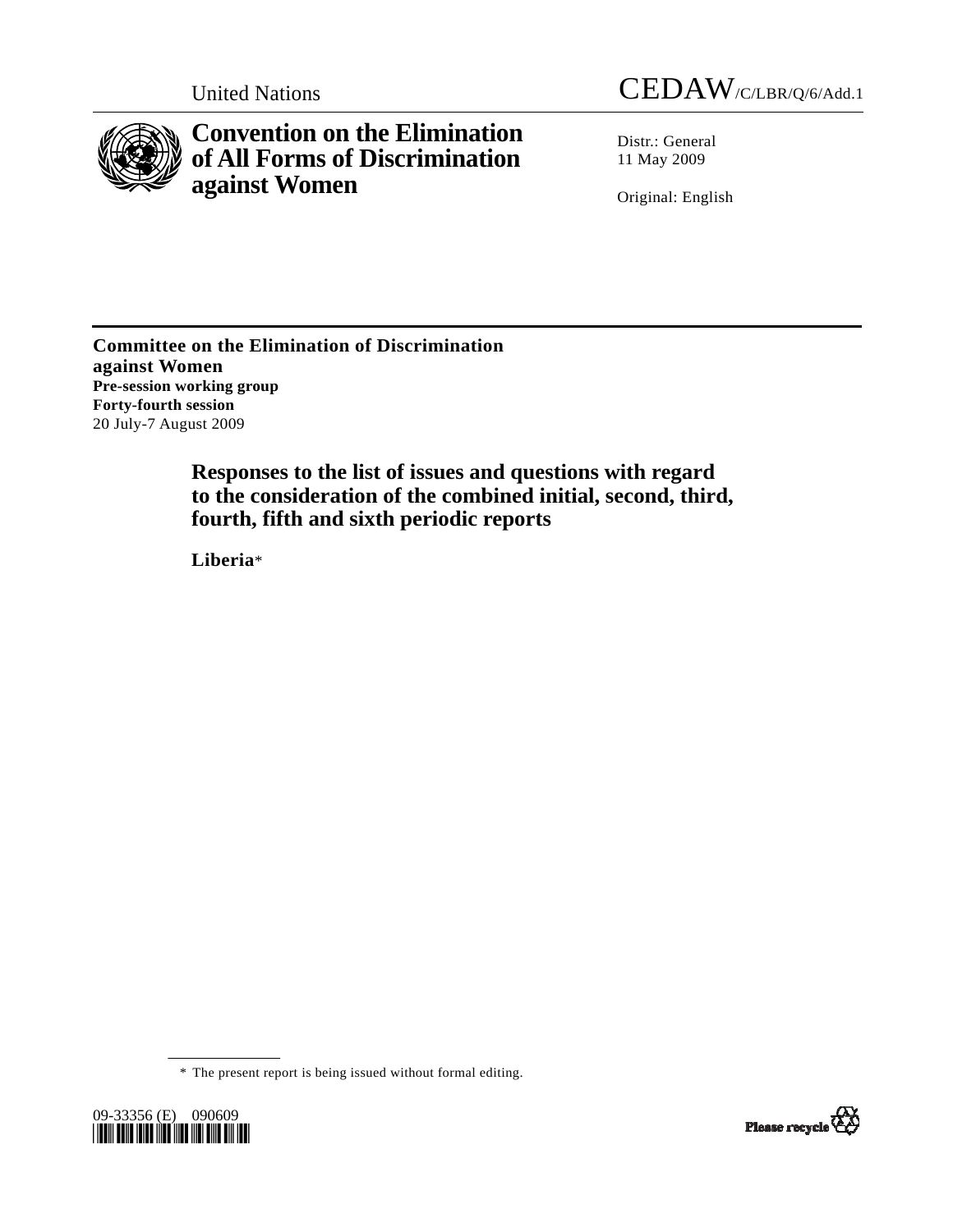# **The pre-session working group considered the combined initial to sixth periodic reports of Liberia (CEDAW/C/LBR/6)**

# **General**

1. *The report states that it was written with the assistance of eight working groups. Please provide more information on the process of elaboration of the report specifying which Government departments and institutions were involved and the nature and extent of their participation, whether consultations were held with non-governmental organizations and whether the report was adopted by the Government and presented to Parliament.* 

Based on the content areas of the CEDAW Convention, the report writing was divided into the following eight (8) content areas with each content area constituting a working group:

**Legal Working Group Social/Institution Working Group Political Working Group Employment, Culture, Marriage and Social Working Group Education Working Group Health Working Group Action Plan and Data Working Group Rural Working Group** 

#### **Legal Working Group:**

The Legal working group comprised of four Institutions including the Ministry of Justice-Chair, the Association of Female Lawyers of Liberia (AFELL), the Foundation for International Dignity (FIND), and the International Rescue Committee (IRC). This group was responsible for collecting and compiling information on Articles 1, 2, & 15 of the CEDAW Convention.

# **Social/Institution Working Group:**

The Social/Institution group consisted of eleven Institutions. These Institutions were the Ministries of Gender & Development-Chair, Health & Social Welfare, Education, and Internal Affairs. Others were the Liberia National Police (LNP), UNMIL-Office of the Gender Advisor (UNMIL-OGA), UNIFEM, Women Legislative Caucus, House of Representatives Gender Committee, Women In Peace building Network (WIPNET), and Women NGO Secretariat Of Liberia (WONGOSOL). This group was responsible to collect and compile information on Articles 4, 5, & 6 of the Convention.

# **Political Working Group:**

The Political group had ten Institutions including the National Elections Commission (NEC)-Chair, and the Ministries of Foreign Affairs and Gender & and Development. Other institutional members of this group were the Bureau of Immigration and Naturalization (BIN), UNIFEM, UNMIL-OGA, UNDP, Liberian Women Initiative (LWI), Women Legislative Caucus, House of Representatives Gender Committee, and WONGOSOL. The Political group was responsible for Articles 7, 8, & 9 of the Convention.

# **Employment, Culture, Marriage and Social Working Group:**

This working group comprised of six Government Ministries/Agencies, which included the Ministries of Labor-Chair, Commerce & Industry, Health & Social Welfare, Gender & Development, Information, and Youth & Sports. Other members were UNIFEM, UNDP, WONGOSOL, Federation of Liberian Youth (FLY) and WIPNET. The group dealt with Articles 11, 13, & 16 of the Convention.

#### **Education Working Group:**

The Education working group had two Government Institutions: the Ministries of Education-Chair and Gender & Development. Other members were UNICEF and UNESCO and the Forum for African Women Educationalist (FAWE). This group worked on Article 10 of the Convention.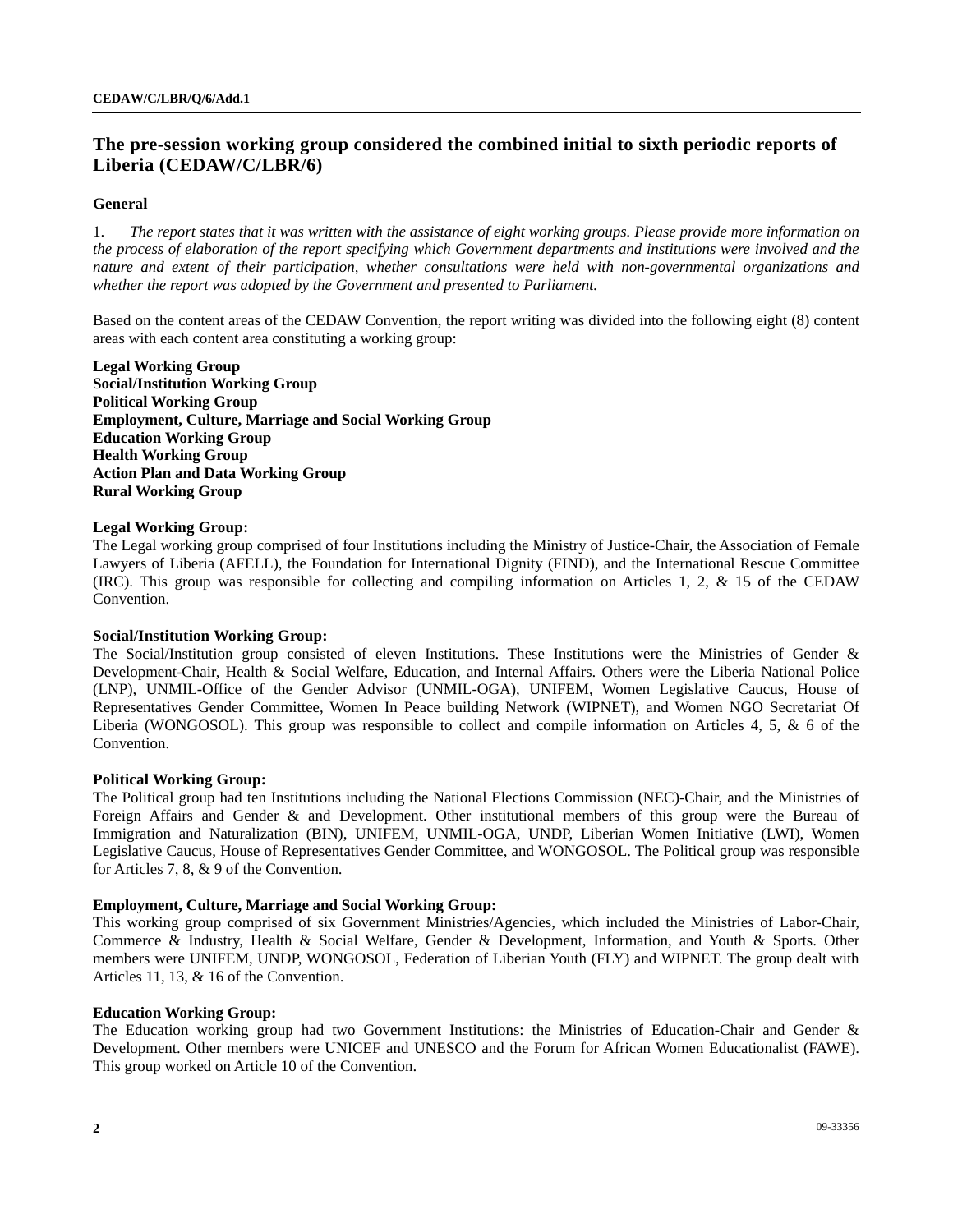# **Health Working Group:**

The Health working group comprised of the Ministry of Health and Social Welfare-Chair; other members were the Ministry of Gender & Development, IRC, Society of Women Against AIDS-Liberia (SWAA-Liberia) and Touching Humanity In Need of Kindness (THINK). This group worked on Article 12 of the Convention.

# **Action Plan and Data working Group:**

This group consisted of the Ministry of Planning & Economic Affairs-Chair, Gender & Development, the Liberia Institute for Geo-Information Survey (LISGIS), and New Africa Development and Research Agency (NARDA). This group worked on Article 3 of the Convention.

# **Rural Working Group:**

The Rural working group comprised of five Institutions including the Ministries of Agriculture-Chair, Gender & Development, and Internal Affairs. Other members were FAO, OXFAM, and the Rural Women Associations. This group drafted the report on Article 14 of the Convention.

These working groups met weekly as a team while meeting bi-monthly in a general working session for regular updates and review with the assistance of a technical team from the Ministry of Gender & Development and a United Nations sponsored local consultant.

With regards to whether the report was adopted by the Government and Parliament, the report was adopted by the Liberian Cabinet chaired by the President of Liberia. However it has not been adopted by the Liberian Parliament.

2. *Kindly describe the manner in which the provisions of the Convention are reflected in national development strategies and in instruments such as the 2008 Poverty Reduction Strategy and the Millennium Development Goals reports.* 

The Government of Liberia is strongly committed to gender equality as a means of maintaining peace, reducing poverty, enhancing justice and promoting women's empowerment and national development. As such, while provisions of the Convention may not be mentioned in the PRS and MDG report article by article, both documents are unequivocal in terms of addressing gender inequalities, women's and children's rights promotion and empowerment. The PRS specifically lays the framework for the achievement of gender equality, women's and girls' empowerment, and equitable access to resources and benefits. The PRS Priority interventions were developed with the CEDAW report in mind and all recommendations from this report are included in the PRS document.

3. *The report provides limited disaggregated statistical data by sex on the situation of women in areas covered by the Convention. Please provide information on the status of data collection in the country in general, and to what extent such*  data collection takes place on a sex-disaggregated basis. Please indicate how the Government intends to support the *collection of data disaggregated by sex pertaining to the areas of the Convention so as to assist policymaking and programme development and to measure progress towards implementation of the Convention.* 

The Government through the Liberia Institute of Statistics and Geo-Information Services (LISGIS) recently launched the National Strategy for the Development of Statistics (NSDS). The NSDS is a framework aimed at rebuilding statistical capacity and strengthening coordination across the Ministries and Agencies responsible for collecting data.

As part of Government's support to data collection, LISGIS, in collaboration with the Ministry of Internal Affairs, will establish and equip County Statistical Unit with a LISGIS County Statistical Officer in place in seven counties immediately and in the rest of the counties by the end of 2009. LISGIS and the University of Liberia will also develop an in-service training program to train at least 100 staff over three years, conduct annual trainings for county officers, and develop a statistic degree program at UL.

LISGIS, working with sector Ministries and Agencies, has put into place a plan to train staffs from sector Ministries and Agencies in sector ministries data collection methodology and techniques.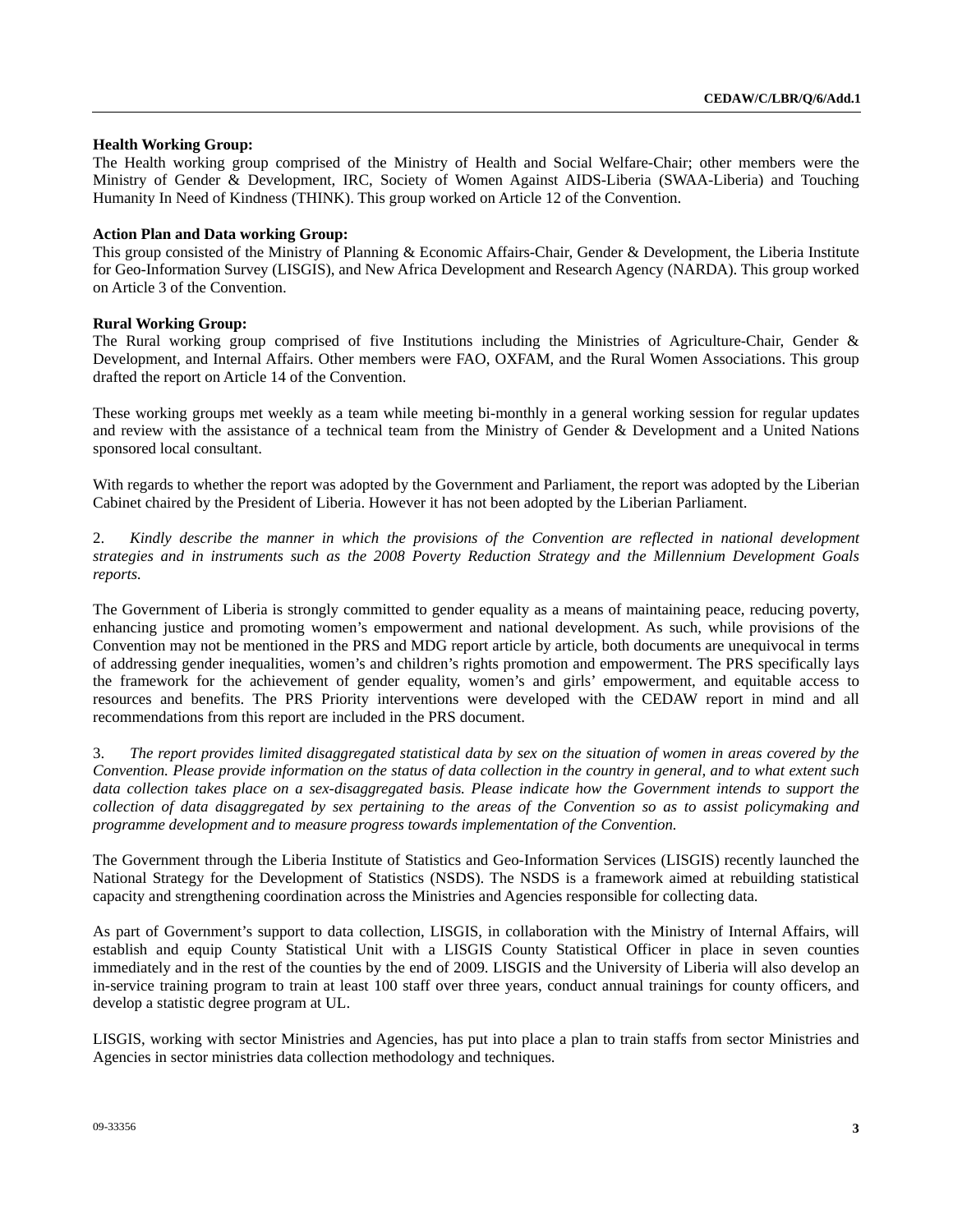With regards to sex-disaggregated data, improvements have been made in this area as evidenced by the results of the recent National Population and Housing Census, the 2007/08 National School Census report, the Demographic and Health Survey and Core Welfare Indicators Questionnaire; all of which have comprehensive sex-disaggregated data.

# **Constitutional, legislative and institutional framework and status of the Convention**

4. *The report indicates (para. 3.4) that the Convention has not yet been domesticated into the national legal system and that discrimination against women is not defined in the Constitution or in any other statutory laws. Please indicate if, as part of the Constitutional reform to be undertaken between 2008 and 2011, the Government intends to domesticate the Convention as well as take the necessary action to amend and/or repeal all discriminatory statutory provisions and reform the national legislative framework with the view to guarantee the equal rights and non-discrimination of women.* 

The domestication process of the Convention will be considered during the Constitutional review process. The President has set up a Constitutional Review Taskforce which is chaired by the Governance Commission. The Ministries Gender and Development and Justice along with other key sector Ministries and Agencies are members of this taskforce. During the deliberations of the taskforce, the Gender Ministry will work along with the other members of the taskforce to ensure the Convention is domesticated into the national legal system.

5. *As the report states, customary law (see para. 4.4) legalized through the Revised Rules and Regulations Governing the Hinterland of Liberia discriminate in purpose or effect against women. Please provide information on the steps the Government has taken, or intends to take, to identify and amend all statutory and customary laws that are discriminatory against women and not in compliance with the Convention. In this connection, please indicate whether the Law Commission has been established, as mentioned in the report (para. 4.12), and what progress has been made up to date.* 

Legislation for the Law Commission has been completed by the Ministry of Justice and is awaiting passage in the Legislature. A panel of Liberian Law experts has been convened to assess the nature of Liberia's dual legal system and traditional justice. This panel is expected to produce a legal opinion for use by a larger body of stakeholders for recommended reform of the Hinterland Regulations.

To date, as noted in the report, changes have been made to the traditional law with respect to customary wives. The Inheritance Law provides for all rights of the statutory wife to be likewise accorded all customary wives. The human rights of the customary wife are to be protected. Additionally, the Act provides that: compulsory marriage of a widow to the deceased husband's kin is unlawful; it shall be unlawful for any customary female under the age of 16 to be given in customary marriage to a man; compulsory wife is prohibited; the recovery of dowry, confession damages and confession names are prohibited; the property acquired or owned by a customary woman either before or during marriage, belongs to her exclusive of her husband; and it is unlawful for parents to choose their daughter's husband. Legislative reform is still required to bring the age of consent into line with other statutory provisions, including the Rape Law which provides for 18 years.

6. *The report notes also (para. 4.7) that women's access to justice is very limited, particularly in rural areas. Please provide information on measures in place to enhance access to justice for women; encourage women to use the courts to enforce their rights; and to raise awareness and sensitize judges, lawyers and law enforcement officers with regards to the State party's obligations under the Convention to achieve gender equality. Please include details on any efforts to decentralize the judiciary, legal aid offered to women and measures in place to raise awareness among women of their rights under existing legislation.* 

Extensive awareness raising as to the rights of women in rural areas has been undertaken in the past couple of years. In addition, training workshops were held for personnel of the justice system on the Convention. This was intended to educate these personnel of the justice system on the Convention and their roles in ensuring its implementation.

The newly established Ministry of Justice SGBV Crimes Unit with the mandate to persecute sexual offenses will work with Partners, through its Outreach and Training Coordinator, on public education in relation to SGBV and the Unit's work, enhancing public trust, promoting engagement with the formal justice system in cases of SGBV, and thereby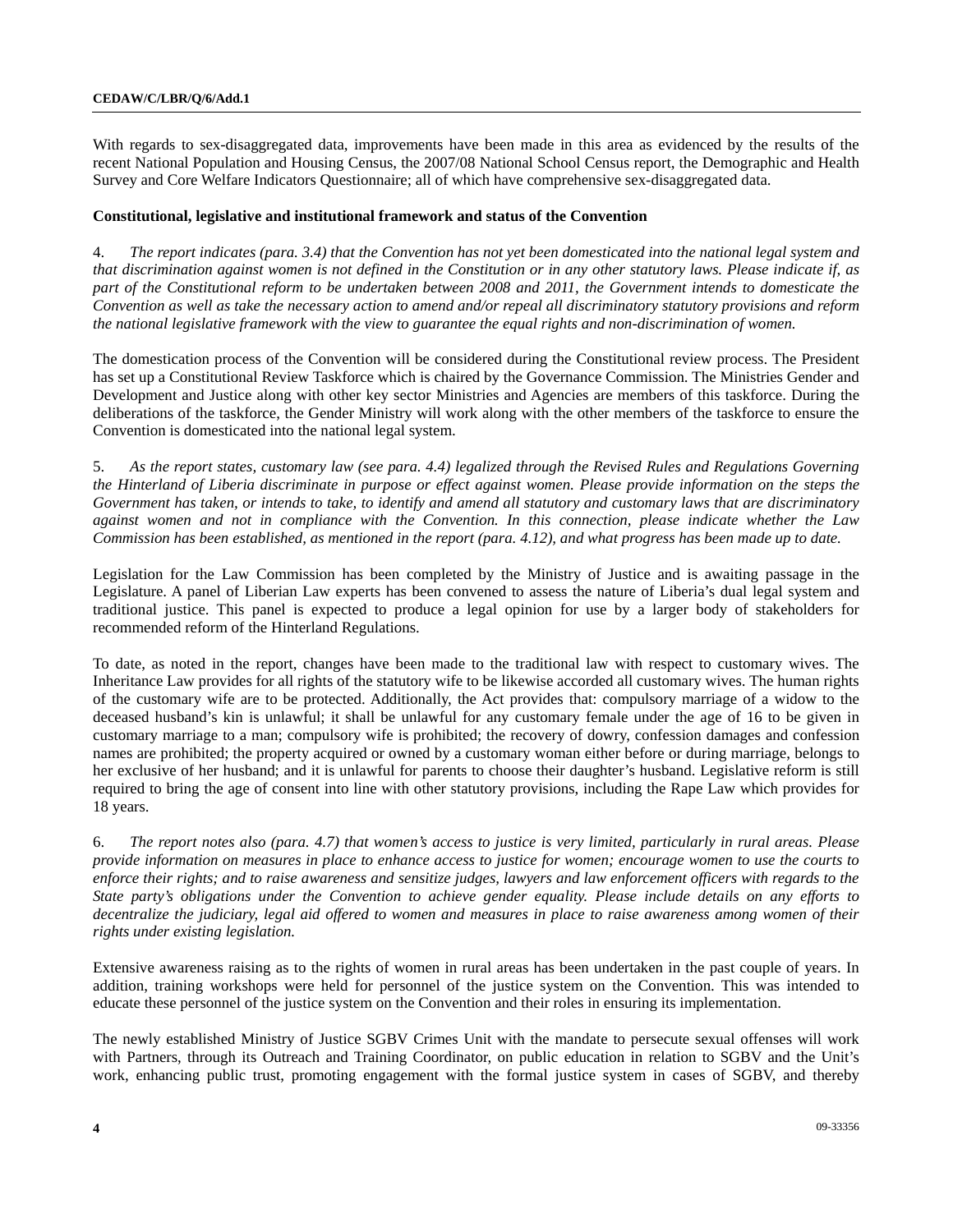reducing resort to violence or alternative practices to formal justice such as trial by ordeal or Sassywood. There are ongoing difficulties in ensuring victims and witnesses come to trial, that media does not distort the case and endanger the survivors, and similarly that the rights of defendants are also protected from public misunderstanding to ensure a free and fair trial. Public outreach and education is thus a crucial component of the new prosecution unit.

There are ongoing specialized trainings for prosecutors and police in the investigation and prosecution of SGBV crimes.

In terms of enhancing women, particularly rural women access to the Justice system, organizations like the Association of Female Lawyers of Liberia (AFELL) has embarked on the campaign of bringing the law to the people. It should be noted that most times people are only told that laws exist but the actual laws are not fully explained to the people especially the targeted beneficiaries. What has been done over the years was to simplify these laws that inform women especially rural women of their rights (Devolution of Estates Act/Inheritance Law and the Rape Law). AFELL and other human rights organizations have traveled throughout the fifteen counties of Liberia disseminating the contents of the law in simple English. Most recently the law has been translated into seven local languages and disseminated via radio dramas and radio messages on five of the fifteen counties. Efforts are underway to have more translations in the other remaining languages to be able to reach the entire population. It is only when the laws are brought to the women and they understand the implications of reporting abuses that they can safely access the justice system. What is also being done through visuals is explaining the stages and procedures for reporting and prosecution of crimes to the population. Most persons are not aware of the stages and procedures so much effort is being made at getting them to appreciate how the system works from the instance a report is made to the time when trial commences and up to the conclusion of the trial.

The Judiciary has convened a Non-Lawyers Taskforce to consider the issue of introducing the paralegal system in Liberia. This idea stems from the fact that there is an inadequate number of lawyers to handle issues of citizens especially in the rural areas. A consortium of paralegals has also been set up which comprises of five local organizations that provide free legal services. These institutions are AFELL, Catholic Justice and Peace Commission, Foundation for International Dignity (FIND), Prison Fellowship and Foundation for Human Rights and Democracy (FOHRD).These Institutions are invited to the Task Force set up by the Chief Justice of Liberia to chart the way forward in setting up a Paralegal program in Liberia. It is hoped that the paralegal program will bring the basic knowledge of the laws to the people especially those in the rural areas. Community persons who are trusted by their people will undergo trainings to assist their communities access the justice system.

There are efforts to decentralize the judiciary with the construction and/or renovation of courts especially in the rural areas. The Justice Ministry also has a mobile persecution unit that persecutes cases around the country. Additionally the recently established James A.A. Pierre Judicial Training Institute has begun training magistrates and judges in collaboration with the American Bar Association, Carter Center, etc. to ensure an effective judicial system.

7. *According to the report, the State Party has adopted a number of important policies and action plans for the promotion of gender equality. In this connection, what is the status of the drafting of the National Gender Policy mentioned in (para. 5.21) the report? Please provide more information outlining its goals, objectives and strategies. Please also provide information on the impediments to the effective achievement and implementation of the policies and action plans currently in place as well as on remedial measures undertaken.* 

Currently there is a draft of the National Gender Policy (NGP) that needs to be validated, finalized and submitted to Cabinet for endorsement. After being endorsed by the Cabinet the document will be forwarded to the National Legislature for enactment into law.

# **Goal of the Policy:**

The overall goal of the National Gender Policy is to mainstream gender in the national development process, enhance women's and girls empowerment for sustainable and equitable development; and to create and strengthen gender responsive structures, processes and mechanism for development in which both women and men participate with equal access to and control over all resources and benefits.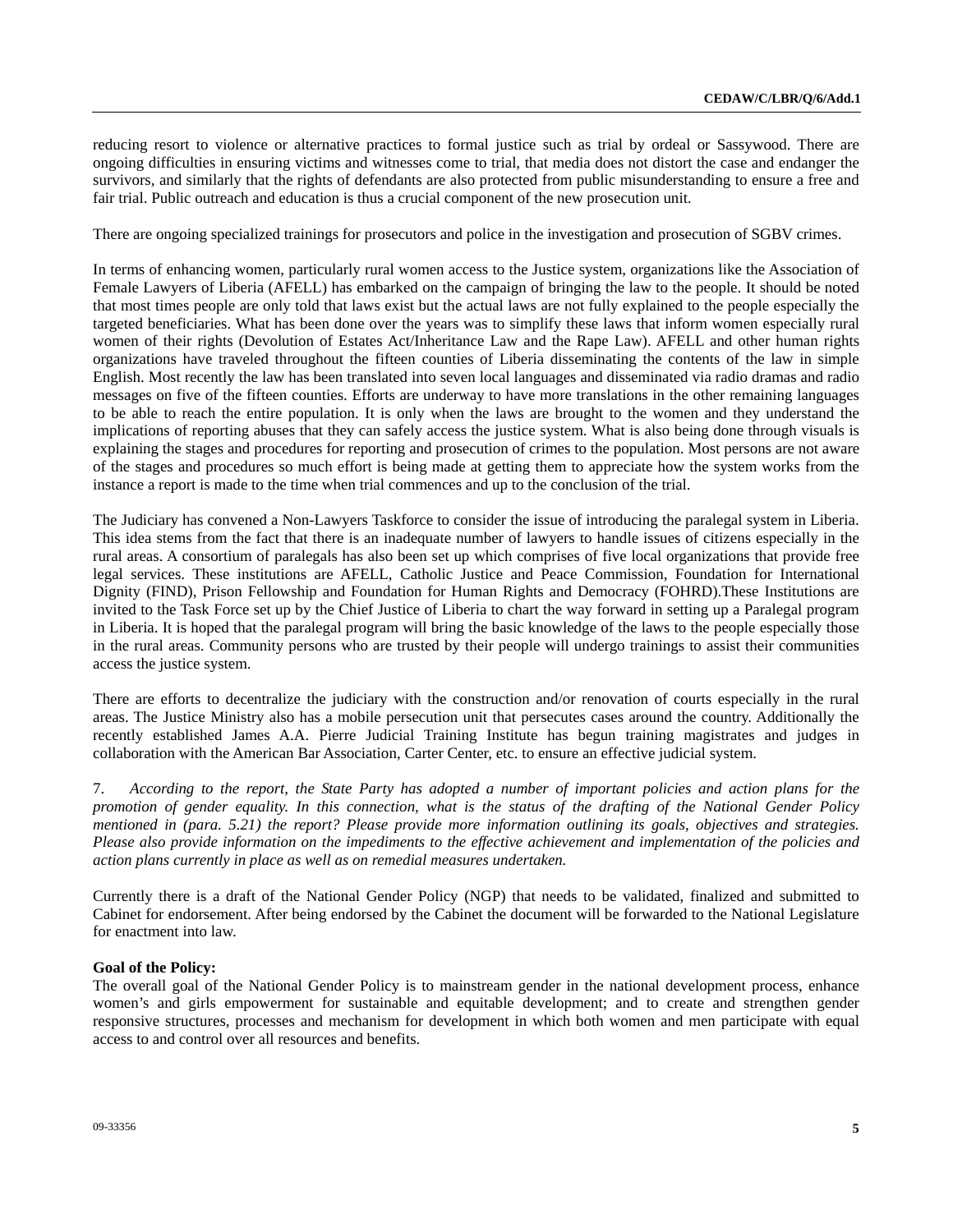# **Objectives of the Policy:**

The overall objective of the National Gender Policy is to serve as a reference in engendering the national development process and as a mean of empowering women and children. Specific objective are as follow:

- Provide all sectors with guidelines for gender mainstreaming, and to strengthen human resources capacity for gender analysis;
- Support women's equal access/participation in development processes, and decision-making structures, and redress gender imbalances in society;
- Eradicate GBV;
- Promote equal access/control over productive resources, services and opportunities;
- Promote recognition and value of women's multiple roles, responsibilities and contribution towards national development, and as beneficiaries;
- Influence the domestication of regional and international instruments of gender equality;
- Ensure the collection and use of gender disaggregated data;
- Establish institutional framework for coordinating, implementing and monitoring the NGP;
- Mobilize resources for the implementation of the NGP; and champion for gender budgeting;
- Develop a communication strategy, and an advocacy program for the NGP to create awareness and popularize its existence.

Included within the draft National Gender Policy is a detailed implementation strategy or action plan intended to enhance the full implementation of the Policy. This implementation strategy provides that the Ministry of Gender and Development carries out its coordination and supervisory role, while all Government Institutions along with the local and international non-governmental Institutions operating in Liberia serving as implementers of the policy.

# 8. *The report indicates (para. 5.10) that the Ministry of Gender and Development is understaffed and lacks adequate resources. Please explain the measures the Government is taking, or intends to take, to provide the national machinery for the advancement of women with adequate decision-making capacity and financial and human resources.*

The Government of Liberia as part of its Civil Service Reform Strategy has initiated several programs aimed at building the capacities of Government Ministries and Agencies that will lend structural support for development, growth and productivity in the public sector. The Ministry of Gender and Development is an integral part of this process. The Ministry has benefited from two of these civil servant reform programs: The Senior Executive Service (SES) and the Scott Family Foundation/Nike Fellow program. The SES attracts Liberian professionals to public service with the goal of providing support to the post-conflict Government to re-energize and re-build the capacity of the public service while the Scott Family Fellows program is aimed at filling the capacity gap and supporting the work of Ministers and senior officials. Currently the Ministry of Gender and Development recruited two SES professionals: a Program Officer and a Senior Policy Coordinator. The Ministry has also received one Scott Family Fellow through the Civil Service Agency. The Ministry will also benefit from another SES personnel during the final phase of the program.

In addition to the recruitment of these professionals, the Ministry has also been involved in strengthening its capacity by providing training opportunities for its employees both nationally and internationally.

The Ministry also benefits from international consultancy and technical assistance to boost its service delivery capacity.

In order to enhance the performance of the Ministry's staffs across the country, the Ministry purchased and supplied the needed logistics and equipment to its County Offices to enhance their work. Fifteen Child Welfare Officers have been hired and trained to assist the County Coordinators and enhance the operations and functioning of the Child Protection Network at the County level.

Additionally, UNDP and the Ministry of Youth and Sports have a National United Nations Volunteer Program that places recent college graduates in the various counties as volunteers. Under a special arrangement, the program has assigned volunteers to strengthen the Ministry's offices in the Counties as well as support the County Coordinators. These volunteers help build the capacity of the various county coordinators especially in the areas of report writing and work plan development, amongst others.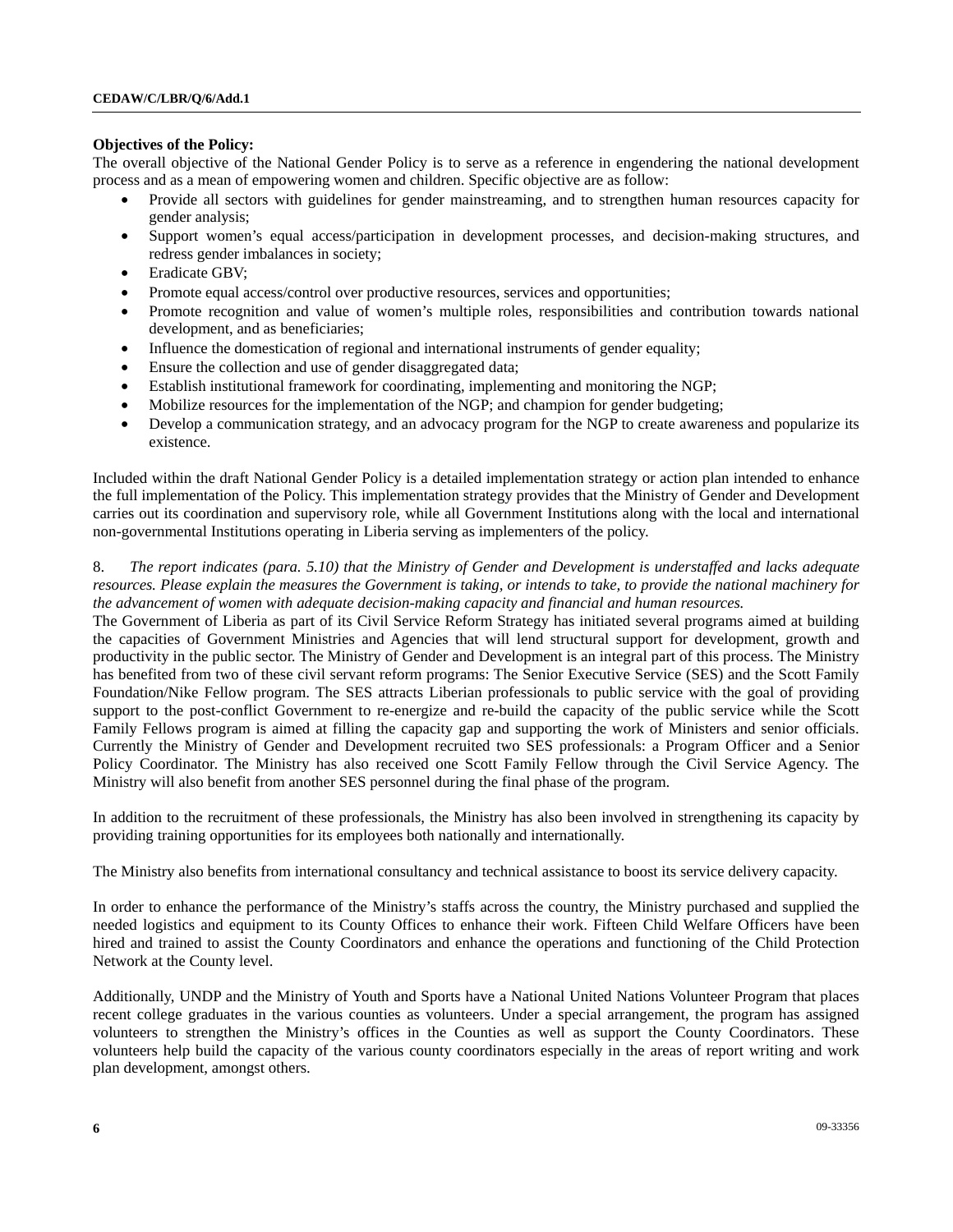In terms of resource support, budgetary allocation to the Ministry of Gender and Development has increased over the years manifesting Government's commitment to the work of the Ministry. For example, budget allocation for the Fiscal Year 2006/2007 was US \$767,994; US\$ 995,436 was allocated for Fiscal Year 2007/2008 and US\$ 1,084,447 for 2008/09.

#### **Special temporary measures**

9. *According to information provided on the report (para. 6.2), the Government has adopted special temporary measures in the areas of education, political participation and in the security sector. However, also according to the report, the proposed 30 per cent quota for women representation in all political parties has not been fully adhered to. What specific enforcement mechanisms have been established to ensure that the special measures adopted effectively contribute to accelerate de facto equality between men and women? Does the Government intend to enact legislation providing for quotas and thereby binding on all political parties?* 

Currently there are no specific concrete mechanisms put into place to enforce the proposed 30 per cent women's political participation measure in the absence of legislation. However, the Women Legislative Caucus in collaboration with its Partners including the National Machinery, International Republican Institute, the National Democratic Institute, UNIFEM, and the Coalition of Political Parties Women of Liberia has submitted to the National Legislature a Bill known as "the Fairness Bill/Bill for the Equal Participation and Representation of Women in the Political Process". This Bill intends to amend the New Election Law of Liberia and therein create Chapter 11 with the caption "Equal Participation and Representation of Women in the Political Process". It provides that there shall be a minimum of 30 per cent representation of women as national elected officers and heads of the principal and subsidiary organs and structures of each registered Political Party in Liberia and should also be reflected in the list of candidates submitted by all registered Political Parties to the National Elections Commission for inclusion on the ballots for National and Constituency and Municipal Elections. The Bill is being debated and pending enactment into law.

#### **Stereotypes and cultural practices**

10. *According to the information provided on the report (para. 7.1), women suffer from the pervasive impact of entrenched cultural stereotypes on the enjoyment of their rights protected under the Convention. Besides the work of the Ministry of Education on a revised curriculum to eliminate stereotyping, please provide information on other concrete measures that have been taken to address discriminatory practices and stereotypes as well as on their impact.* 

Besides the work of the Ministry of Education on a revised curriculum to eliminate stereotyping against women, there is currently no additional concrete measure put into place to combat stereotypes in particular. However the Government has formulated policies and legislations to address discriminatory practices against women. Amongst such legislations is the enactment of an Inheritance law which provides equal rights to property ownership to everyone including women.

In addition, the Ministry of Gender and Development in collaboration with the United Nations Agencies and local and international Partners has also conducted awareness programs around the issue of discrimination against women. Dramas have been produced to be aired on local and national radio stations and performed in the communities throughout the country.

#### **Violence against women**

11. *The report indicates (para. 7.11) that rape continues to be a problem even now that the conflict has ended. In addition, there are reportedly serious deficiencies in the implementation of the Rape Law, enacted in 2006, including failure to investigate allegations according to the law, failure to provide adequate medical and forensic services to victims of rape, possible inappropriate release of suspects on bail, imposition of illegal fees on victims and out-of-court settlements. Please provide information on the concrete measures taken by the Government to address this situation. In this context, please provide the Committee with details on the recent establishment of the national special court to deal with sexual offences.* 

There are ongoing specialized trainings for prosecutors and police in the investigation and prosecution of SGBV Crimes.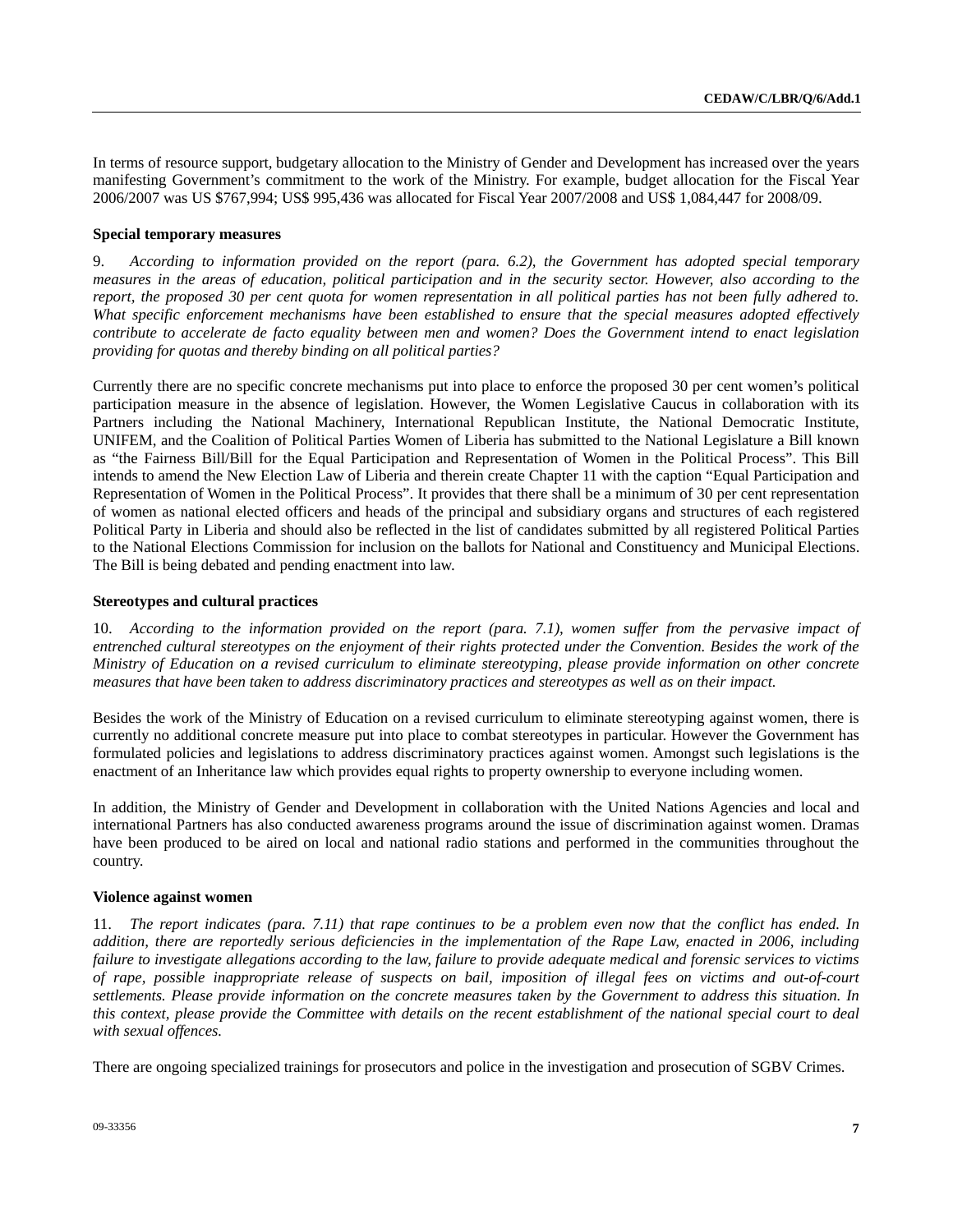The Ministry of Justice is making efforts to improve forensic services for the investigation of SGBV crimes. A full review of available facilities and recommendations for forensic services has been carried out by a consultant in the past months, for the Ministry in order for an approach to donors to be made. The Ministry has also recently employed the services of a qualified forensic pathologist to perform autopsies in criminal cases.

The Ministry of Justice has worked with the Ministry of Health and Social Welfare and Ministry of Gender and Development to develop a medical reporting form for the use by medical officers in the examination of victims of sexual violence. The Ministry of Justice has supplemented this form with a Medical Reporting Consent to Release form, which requires the victim's consent for the release of medical records to law enforcement officials and prosecutors. These forms are important steps in assisting the investigation and prosecution of SGBV Crimes, and supporting and protecting victims and respecting confidentiality.

The Judiciary has responded by establishing a specialized division of the Country's circuit court to deal with sexual and gender based violence, provided for by statute which the Ministry of Justice drafted in consultation with relevant stakeholders. This court has been staffed by judges trained to adjudicate sex crimes. Eventually there are plans to have "sexual offences" divisions of the court sitting in all 15 counties of Liberia. A Judge has been appointed to the court and persecution of cases have commenced.

Provision has been included in the new legislation pertaining to the sexual offences court for the prohibition of the paying of fees by victims.

12. *Given the impact of the war on women and girls in Liberia, including their association to the fighting forces as sexual servants, please provide details on the steps that are being taken to provide rehabilitation and support programmes, including psychological recovery and social reintegration, for women and girls who were victims of violence. In this connection, has the work of the Truth and Reconciliation Commission integrated a gender perspective?* 

The Government through the Ministry of Health & Social Welfare (MOH&SW) is providing a wide range of awareness programs aimed at informing women and girls about the rehabilitation and support services that are available to them including legal, protection, health and psychosocial, and how they can access those services. In addition the Ministry also provides the following services:

- Creating awareness on GBV and the roles play by all actors at the individual and community level;
- Integrated GBV prevention and responses activities in all national health and psychosocial programs;
- Building the capacities of health workers for the management psychosocial process;
- Skills training and is attempting to create employment opportunities to victims of GBV in order to make them self reliant and provide them some form of economic empowerment.

In terms of support, the Association of Female Lawyers of Liberia (AFELL) manages an endowment fund that provides support to survivors especially survivors of GBV and their families; these support range from medical treatment, educational opportunities to victims of abuse, transportation costs for families to appear in court and support to facilities that provide psychosocial support to survivors while they are going through trials.

13. *According to the report, a significant number of women (32%) who experience sexual violence reported it coming from their husbands/partners. The report also indicates (para. 4.6) that statutory laws do not make specific provisions for the protection against discrimination in the private or domestic sphere. What steps has the Government undertaken or is planning to undertake to address the problem of domestic violence, including the drafting of a comprehensive domestic violence bill?* 

There have been no steps taken as yet to draft a domestic violence bill. However Liberia's domestic relations law gives women the right to take their husbands to court for hurting their bodies and or damaging their reputation or property.

The Ministry of Justice SGBV Crimes Unit's public education and outreach work will seek to raise awareness on domestic violence issues.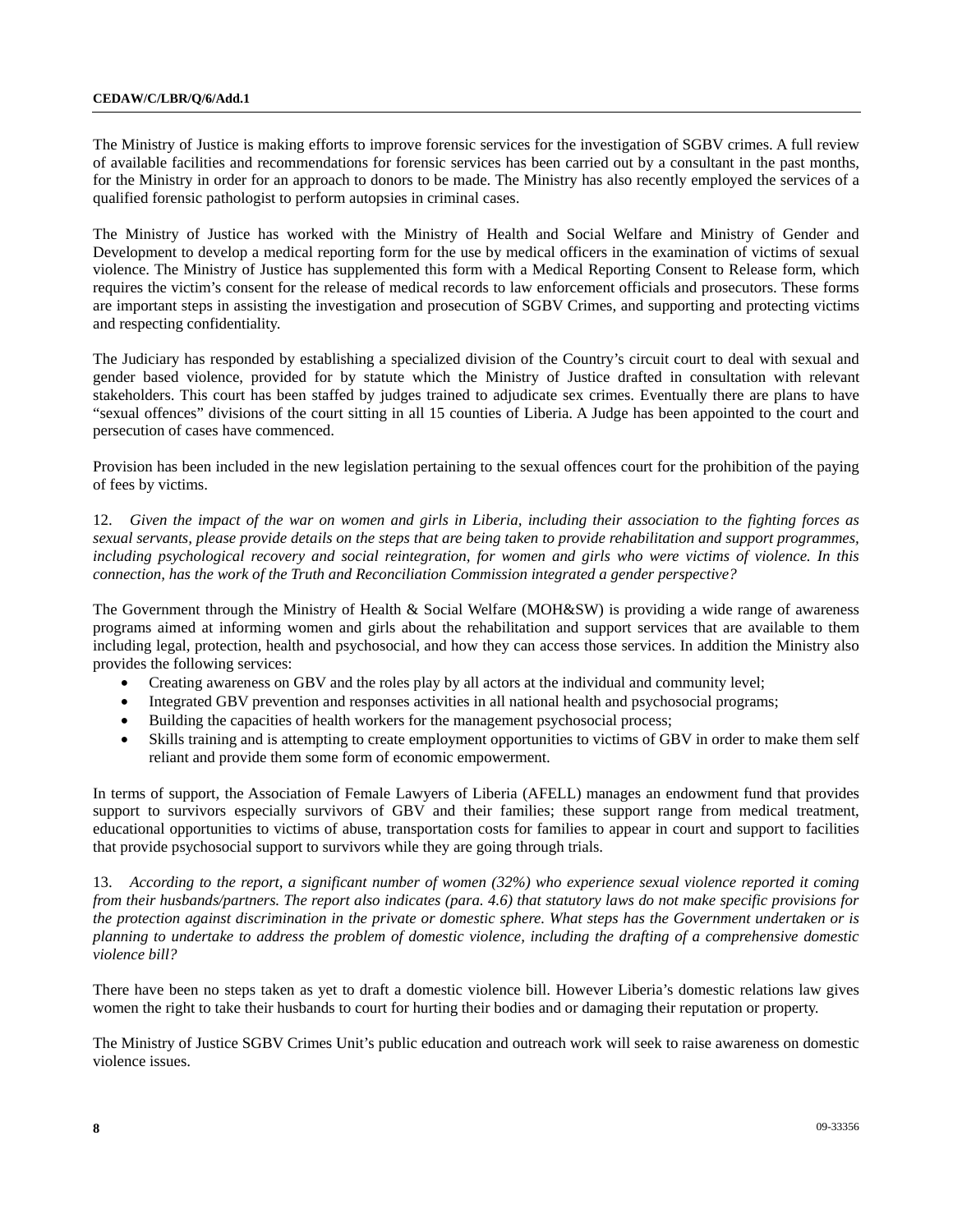The Government with support from its Partners has developed and launched a GBV Plan of Action which created the GBV Taskforce with Secretariat based at the Ministry of Gender and Development. This document lays out a clear strategy for combating the rising wave of GBV in the country. Though the document does not specifically mentioned domestic violence, it however covers all forms of GBV of which violence within the domestic sphere forms a part.

14. *According to the information provided on para. 7.6 and paras. 14.37, 14.38 and 14.39 of the report, female genital mutilation is traditionally practiced in certain regions of the country, particularly in the rural areas. Please inform the Committee about the specific measures undertaken by the Government to eradicate this practice, including the enactment of legislation to prohibit it.* 

There have been no steps taken as yet to draft legislation pertaining to FGM. However the Government through the Ministry of Internal Affairs has banned the practice of FGM through its 'Zero Tolerance Policy'. In addition, several Civil Society Organizations are involved in community awareness activities to educate the community members on the dangers of FGM.

Furthermore, the Government through the Ministries of Gender and Development and Internal Affairs has initiated programs that intend to provide alternative sources of income for Zoes and other traditional leaders who practice FGM. This program has seen a relative success thus far. Already 750 individuals have been trained to enable them get involved in those activities that will generate income for them. This has resulted in 350 individuals deciding to lay down their tools.

# **Trafficking and exploitation of prostitution**

15. *The report indicates on para. 8.5 that many women, especially girls, are forced into prostitution and other forms of sexual exploitation. Please provide information on laws or measures adopted to prevent and punish the exploitation of prostitution as well as measures taken to provide rehabilitation and support for the social reintegration of women who wish to leave prostitution.* 

Currently there is no data on the rate of prostitution and sexual exploitation taking place in the country. However plans are underway by the Ministry of Gender and Development, with support from the World Bank, the Nike Foundation and the Danish Government, to target vulnerable adolescent girls and young women aged 16 to 24 through an economic empowerment program. The program will provide both job skills training and business development skills training for adolescent girls and young women. This program is being targeted in areas with active night life. The Government believes that economic empowerment would serve as a disincentive for engagement in prostitution and inhibit sexual exploitation.

16. *The report mentions in para. 8.1 that despite the Anti-Human Trafficking Act passed in 2005, police reports indicate that women are being trafficked within the country to engage in domestic work, labour and prostitution. What concrete measures has the Government undertaken or plans to undertake to ensure the effective enforcement of the Anti-Human Trafficking Act, including its dissemination amongst law enforcement personnel?* 

With reference to the report that despite the Anti-Human Trafficking Act passed in 2005, Police reports indicate that women are being trafficked within the Country to engage in domestic work, forced labor, and prostitution. The Government does not have solid evidence on the rate of human trafficking in the country in the absence of a comprehensive research. The Research on trafficking in persons in Liberia is expected to commence within a couple of months.

However, the Government of Liberia has taken the following measures to effectively enforce the Anti-Human Trafficking law:

- Established a ministerial Task Force to supervise the fight of trafficking in persons in Liberia;
- Built the Capacity of seventy senior Law Enforcement Officers through a training of trainers' workshop, to enable them respond quickly to issues of trafficking in persons;
- Carried out massive awareness in 10 of the 15 Counties in Liberia on the dangers of trafficking in persons and measures rural communities need to take to prevent the crime;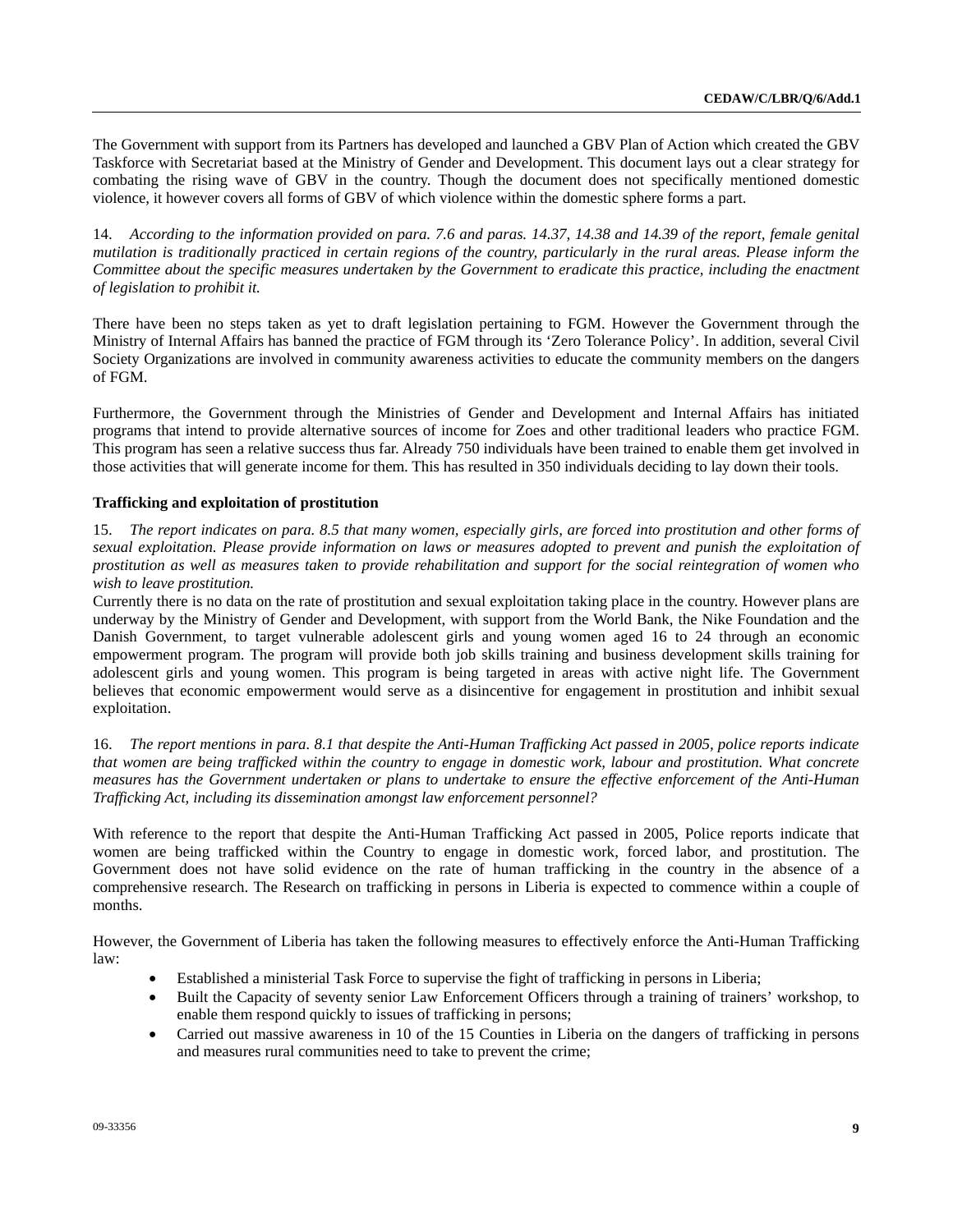- Succeeded in ensuring that the 1956 Adoption Law of Liberia is revised to prevent adoption agencies from trafficking children in the name of adoption; The new adoption law is presently before the House Committee on Health & Social Welfare pending approval;
- Built the capacity of 35 civil society organizations aimed at encouraging and empowering them to design programs to fight trafficking in persons in Liberia;
- Signed the ECOWAS Plan of Action for the combat of trafficking in persons;
- Signed the ECOWAS Policy for the Protection, Rehabilitation and Reintegration of victims of trafficking in persons;
- Established focal points in all Government Ministries and Agencies for effective networking through the fight of the crime;
- Incorporated the Association of Female Lawyers of Liberia (AFELL) into its programs intended to protect the interest of women and prevent them from being trafficked.

# **Participation in political and public life**

17. *According to information provided on paras. 9.7 to 10.3 of the report, women's participation and representation at various levels of political and public life remains very low. What concrete measures are envisaged to achieve women's full*  and equal participation and representation at all levels of Government, in Parliament and the judiciary, as well as at the *international level? Are women's local groups receiving sufficient support and being effectively represented at the national level? Please provide information on awareness-raising and capacity-building programmes or policies are in place or envisaged to encourage and facilitate women's further participation in public and political life.* 

The Government of Liberia remains committed to the full participation and representation of women at all levels of governance as evidenced by its unflinching support for the Fairness Bill which mandates a minimum of 30 per cent representation of women as national elected officers and heads of the principal and subsidiary organs and structures of each registered Political Party in Liberia. Additionally women should also be reflected on the list of candidates submitted by all registered Political Parties to the National Elections Commission for inclusion on the ballots for National and Constituency and Municipal Elections.

The Government in collaboration with its development partners has also designed and implemented programs wherein training workshops were conducted for women and women's groups with the aim of strengthening their political participation at all levels.

In addition, through the rural women structures, Government is currently implementing various projects geared towards empowering women for leadership and decision making.

# **Nationality**

18. *In connection to the information provided on para. 11.5 of the report, please clarify whether women of Liberian origin are able to pass on their citizenship to their children born abroad to a non-Liberian father.* 

Article 28 of the Liberian Constitution allows women of Liberian origin to pass on their citizenship to their children born abroad to a non-Liberian father. However such children have to declare their choice of citizenship at the age of maturity which is when they reach the age of eighteen (18) year-old.

# **Article 28**

"Any person, at least one of whose parents was a citizen of Liberia at the time of the Person's birth, shall be a citizen of Liberia; provided that any such person shall upon reaching maturity renounce any other citizenship acquired by virtue of one parent being a citizen of another country. No citizen of the Republic shall be deprived of citizenship or nationality except as provided by law; and no person shall be denied the right to change citizenship or nationality".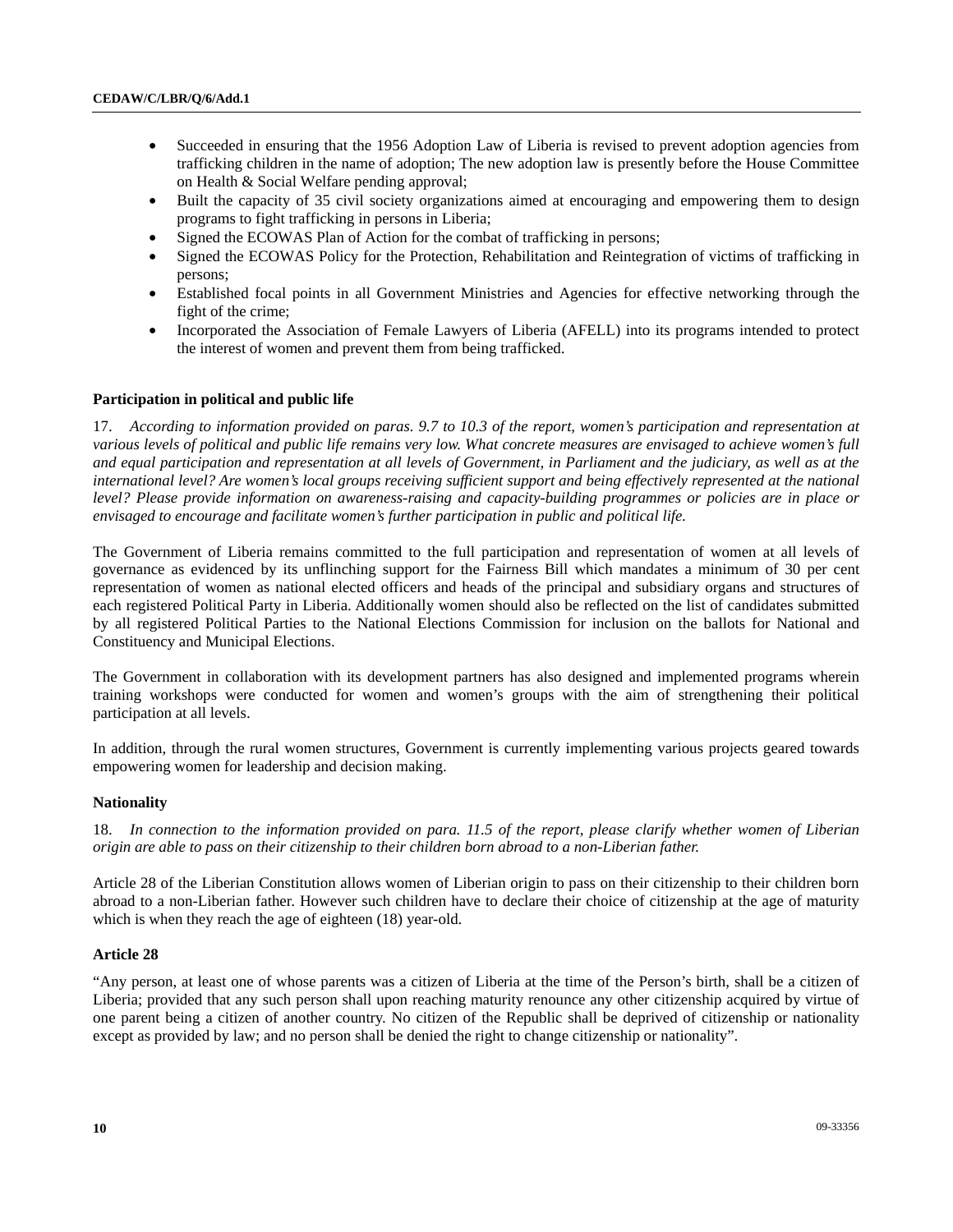# **Education**

19. *The report states (para. 12.5) that women are much less educated than men. Please provide information on measures*  taken by the Government to improve enrolment and literacy rates of girls as well as address the high drop-out rates, *particularly in rural areas. In this connection, what has been the impact of the National Girls Education Policy launched in 2006 and the Free Compulsory Primary Education Policy?* 

The Government of Liberia is committed to the improvement of enrolment and literacy rates in Liberia particularly of women and girls. The Government is also committed to reducing the high drop-out rates in the Country. These commitments are manifested through the following initiatives by the Government through the Ministry of Education and its Partners to boost girls' enrolment and improve literacy rate:

- The promulgation of a National Policy on Girls' Education intended to bridge the gender gap (gender disparity) that exist within the educational system;
- The creation of a Girls' Education Unit with a resource room at the Ministry of Education as a coordinating and monitoring arm of the Ministry of Education for the proper implementation of all programs/initiatives relative to girl's education by institutions operating in the country;
- The simplification and dissemination of the National Policy on Girls' Education. In November 2008, a nationwide dissemination exercise was carried out in collaboration with local implementing partners at which time over 6,000 copies of the Policy were distributed during discussion with PTAs, school authorities, students, county authorities, and local NGOs staffs; and
- The establishment of the Special Girls' Education Initiative (SGEI), an All Girls' Night School Program, for teenage girls that are pregnant school drop-out mothers including older women who want to be educated.

As a result of the Free Compulsory Primary Education Policy and the National Policy on Girls' Education, the following initiatives/policies have been instituted:

- Free tuition and other fees for all primary school students;
- More schools are being repaired or constructed while school materials including text books are being provided;
- School feeding and Take-Home Rations program;

In terms of the impact of the Free Compulsory Primary Education Policy and the National Policy on Girls' Education, since the proclamation of the National Girls Education Policy and the Free Compulsory Primary Education Program, there has been a marked improvement in girls' enrollment. Overall, enrolments in public primary schools have increased by 82 per cent between 2005/06 and 2007/2008, or from 597,316 to 1,087,257. Enrolment in secondary schools increased by 16 per cent over the same period, from 132,224 to 153,467 (PRS 2008: 112). This has contributed to the closing of the gender gap in school enrolment rates.

In Liberia, it is estimated that teenage pregnancy is on the increase and is believed contributes to the problem of school drop-out rate among girls. The Government through the Ministry of Education is making plans to establish a 'Preventing and Reporting System' under which Counseling Centers would be set up in major public primary and secondary schools in order to monitor cases of GBV, teenage pregnancy, school drop-out rate, along with human rights abuses.

Regarding women's literacy, the Ministry of Education is working alongside the Ministry of Gender and Development within the newly signed UNJP Gender Equality and Women's Economic Empowerment (signed February, 09) to expand the adult literacy curriculum and roll out programs for women throughout urban and rural Liberia. This program is receiving financial support from the Danish Government.

20. *According to para. 12.13 of the report, girls are exposed to sexual harassment by the part of male teachers who are the majority of the primary and secondary school teachers. What measures has the Government adopted or plans to adopt to protect schoolgirls from sexual abuse and harassment?* 

The Ministry of Gender and Development working with the Ministry of Education are making plans geared towards boosting the enrolment of female students at teachers training institutions in the country. Part of this plan will involve the provision of stipend, with funding from UNICEF, to female students enrolled at the various Teacher Training Institutions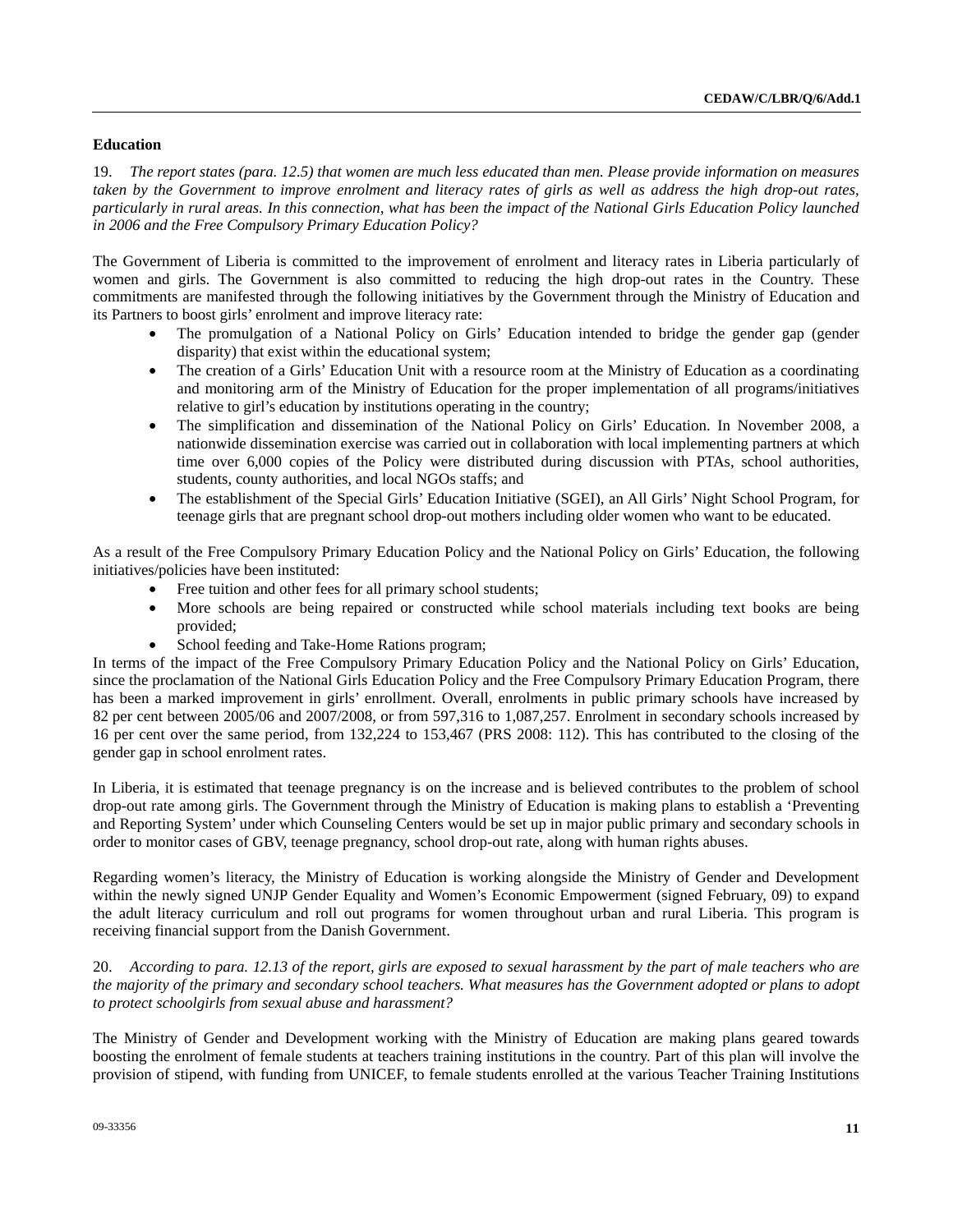in the Country. This will induce female enrolment and retention thus reducing the gap between the male and female teachers in the country which will eventually help to reduce the cases of sexual harassment of female students by male teachers.

Under the PRS three years deliverables, the Government intends to revise the school curriculum to include GBV, sexual exploitation and abuse, and human rights to create awareness and protect particularly girl students from sexual harassment and abuse.

# **Employment**

21. *The report indicates (para. 13.11) that women are disproportionately clustered in the least productive sectors of the economy with 90 per cent of them being employed in agriculture or the informal sector. Please provide information on the measures that the Government has taken to promote equal employment opportunities for women and men. How does the Government ensure that opportunities are available for women in occupations that are not traditionally pursued by them?* 

The Government of Liberia with financial support from the World Bank, the Nike Foundation and the Danish Government will in a couple of months be launching the Economic Empowerment of Adolescent Girls Project. This project will provide, for adolescent girls and young women, economic skills training with emphasis on job skills in non-traditional sectors of the Liberian economy.

Liberia also hosted the International Women Colloquium in March of 2009 showcasing women in non-traditional sectors including in the security sector, construction, maintenance, mining, and women in business.

In addition, the Government of Liberia feels that the active participation of women in the competition for jobs depends on their level of education, therefore, the Government has provided over 200 scholarships to women in both secondary school and Universities. The Government also appointed the highest number of women ever in Government in the history of the Country. The Government has also encouraged and continues to encourage NGOs to recruit women in key positions within their Institutions which is working well.

Additionally, Women in Parliament in the Country are being supported by the National Machinery and other Partners to advocate for 30 per cent representation of women in Government. This Bill is before the House of Representatives awaiting approval.

The Ministry of Gender and Development is currently implementing a Rural Women's Empowerment Project which is aimed at strengthening the institutional capacity of female producers' and entrepreneurs'. The Program includes skills and business training, access to credit, technical assistance and business support services and market information.

22. *What percentage of men's wages do women receive? How can women challenge discrimination in pay? Please provide information on the obstacles and challenges that affect the implementation of pay equity laws or regulations.* 

The Labour Law of Liberia states that the Minimum wage in the Country is 25 cents per hour. This Law does not distinguish whether men should be paid higher than women. In other words, this law does not in any way discriminate but rather levels the employment field for everyone regardless of sex, race or disability.

23. *According to para. 13.7 of the report, at present, there are no childcare facilities available in places of employment.*  What types of childcare facilities are there available in the country for working women? Does the Government support *childcare, financially or otherwise?* 

Currently the Government does not have childcare facilities nor does it provide childcare assistance for working women due to competing priorities amidst limited resources. However, the Sirleaf Market Fund has built in its project designs the creation of childcare facilities in all of its reconstructed or newly built market facilities to especially meet the childcare needs of market women.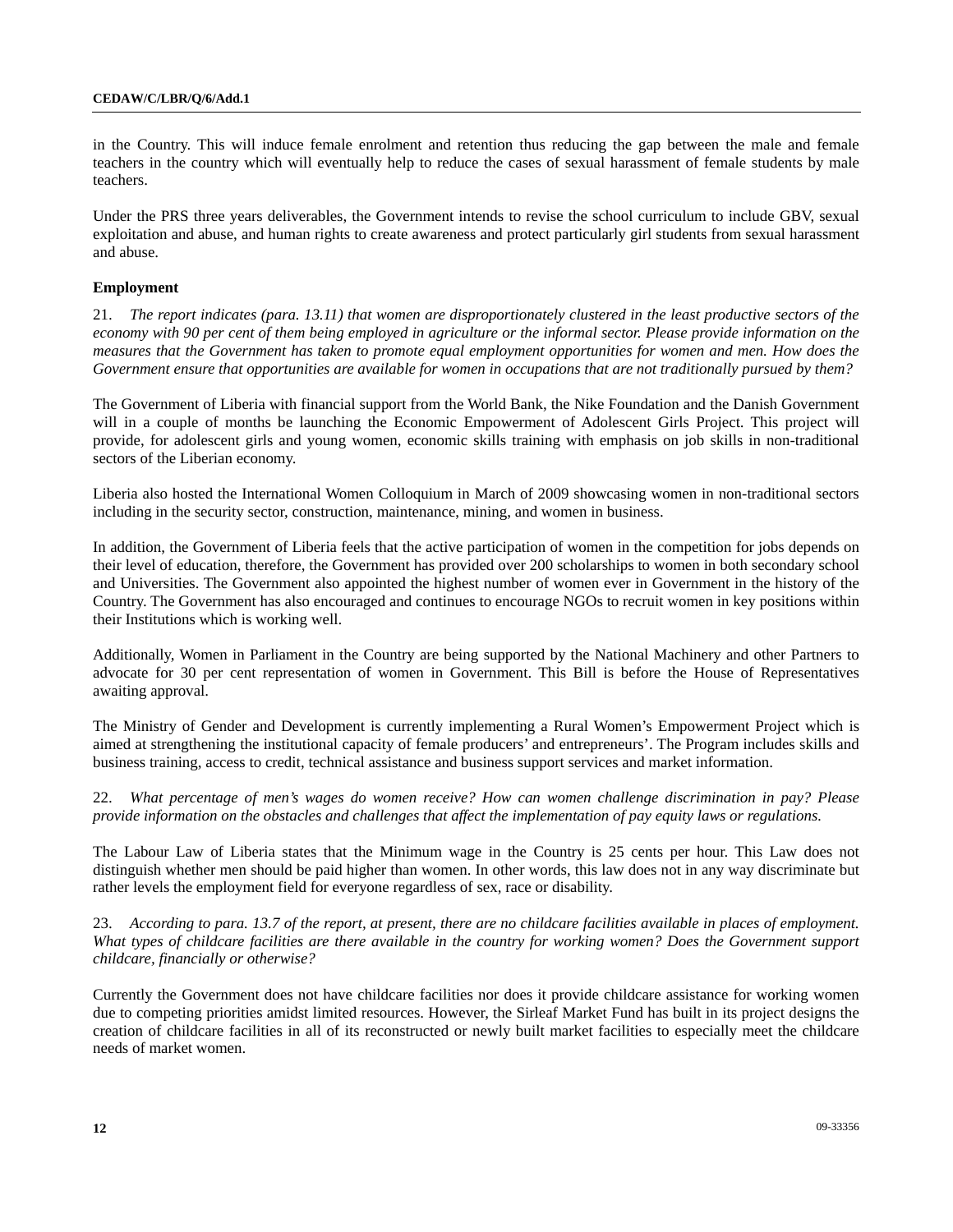The Government is also encouraging private entities that are presently providing childcare services on a very limited basis to not only expand their services but to also make them affordable.

#### **Health**

24. *The report indicates (para. 14.14) that the high incidence of teenage pregnancy in the country is a cause of major concern. Please provide detailed information about women's access to affordable reproductive and sexual health services and educational programmes, including their content and their availability to particular groups, such as adolescent girls and rural women.* 

With the development of the Basic Package for Health Services (BPHS), the Ministry of Health & Social Welfare is providing free sexual and reproductive health services to women and adolescent girls at all public health facilities managed by the Government and INGO Partners in the country. SRH services are also provided at some private facilities at an affordable cost. RH commodities, which include RH kits and contraceptive products are provided by our partners and subsequently provided at no cost to women and adolescent girls at various public health facilities in the country through the county health teams on a monthly basis.

Concerning education services on RH, flipcharts have been developed for education purposes at health facilities. Local NGO partners such as FPAL, YMCA and PSI have health education programs at their facilities and communities for women and adolescents. Health education on RH services, STIs, HIV/AIDS and sex education is being provided on local community radio and peer education groups are being established in schools targeting adolescent girls and young adults.

25. *According to the information provided on para. 14.9 of the report, between 2000 and 2007 maternal mortality has increased due to, amongst other factors, the increasing number of illegal and unsafe abortions. What measures has the Government adopted to revert this negative trend?* 

The Ministry of Health & Social Welfare has developed a Road Map for accelerating the reduction of maternal and newborn morbidity and mortality. The Road Map is an integral component of the PHC conceptual framework adapted by the GOL to drive the delivery of basic essential and quality RH care services to the people. A draft operational plan to reduce maternal and newborn mortality has also been developed from the Road Map and includes four major strategies:

- Availability of skilled birth attendants at all levels of the health care delivery system
- Availability of 24 hours EmoNC services
- Strengthening the referral system at all levels of service delivery
- Provision of FP commodities and services

Interventions are being put in place to address the problem of abortion through the provision of RH kits at health facilities and training to manage post-abortion care. In addition, training is being provided in Life Saving Skills for mid-level health professionals to improve delivery services and care at health facilities. Traditional midwives, who carry out most of the deliveries in communities, are also being targeted with training in Home-based Life Saving Skills, to enable them timely refer pregnant women to health facilities for skilled delivery.

Additionally, the Government has focused on improving comprehensive EmONC services at all the county referral hospitals in the country and basic EmONC services at all health centers in the public and private sectors.

Family planning services are being provided at no cost and are made available at all public health facilities around the country for women and adolescent girls. Training is being provided for health workers on how clients can be educated on making informed choices for contraception.

The Health Ministry is working with communities to recruit community health volunteers (CHVs) to provide evidencebased community services such as distribution of family planning commodities, IPT, etc. at the community level.

To improve and facilitate referral of complicated cases from the communities, the MOH&SW has provided HF ambulances and radios at all the county hospitals and some clinics in the rural areas. Through on of our local partners, a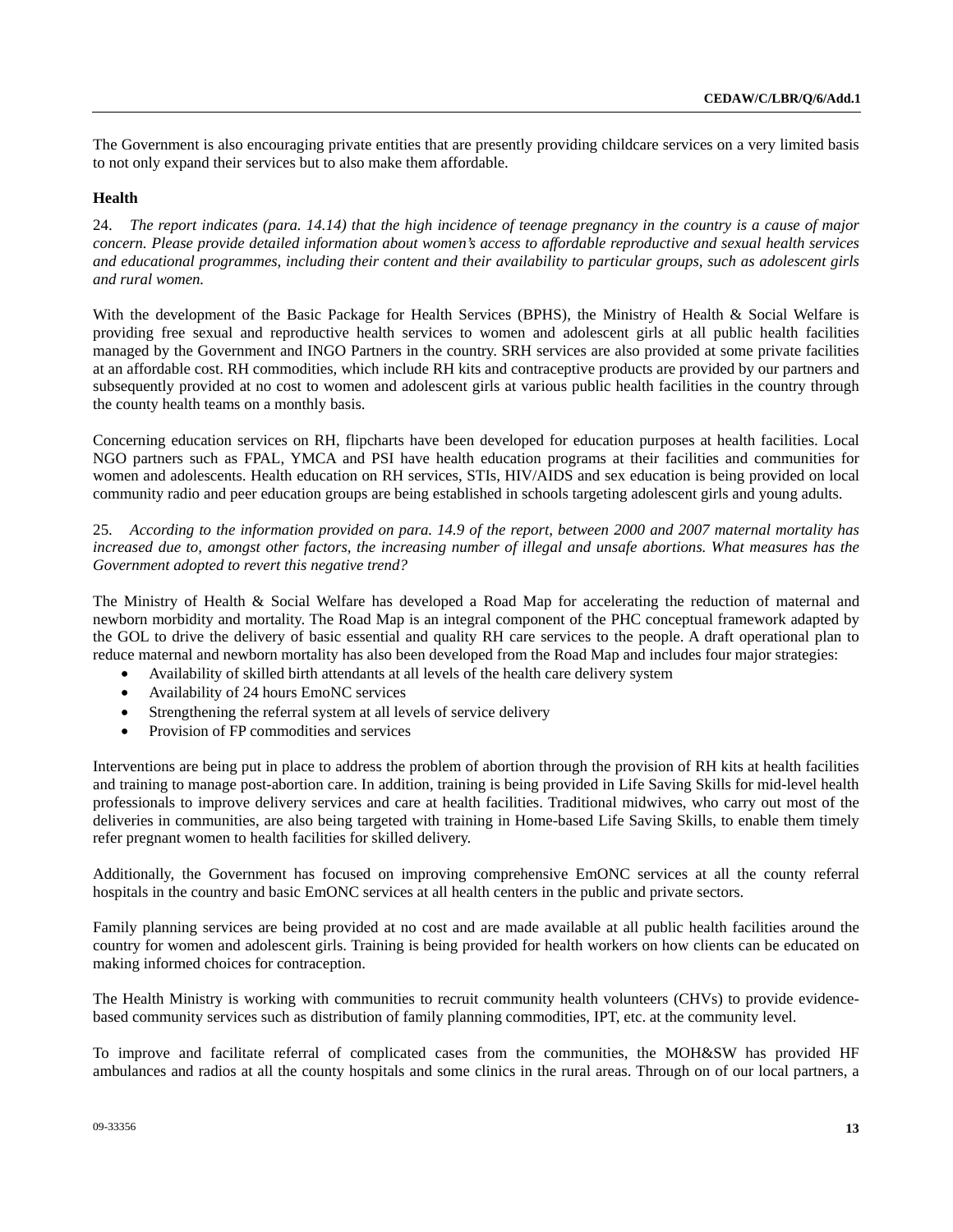cell phone company, desk phones have been provided at some hospitals in the country and there are plans to provide such communication equipment to other hospitals and health centers in the rural areas.

In addition, the MOH&SW has also opened two midwifery schools in the rural part of the country to train and deploy midwives in remote rural communities to provide skilled delivery care in these areas.

26. *The report indicates (para. 14.20) that HIV/AIDS and sexually transmitted infections are on the rise and affect women, particularly girls, more than men. Please indicate whether there are any programmes to combat HIV/AIDS and, if so, whether they integrate a gender perspective. Please also provide information on the availability of antiretroviral medication and psychosocial services for women with HIV/AIDS and their children.* 

The National AIDS/STIs Control Programme in collaboration with some NGOs have put into place programmes which are designed to empower women. These programmes are aimed at putting women in a better position to negotiate safe sex thus helping to reduce sexually transmitted infections. Behavior Change Communications strategies target specific groups with the aim of ensuring safe sex. There are some community programmes being implemented by NGOs to provide psychosocial services for women with HIV/AIDS. Through the NACP, HIV/AIDS services are readily available at most hospitals and some health centers in the country. These services include VCT, care and treatment, PMTCT, and treatment of STIs. Through Global Funds for HIV/AIDS, ARV and STI drugs are being provided at no cost to the patients.

#### **Rural women**

27. *According to the information on para. 14.2 of the report, health care delivery is fragmented and uneven, particularly among rural women and girls. Please provide more information on the impact of the National Health Policy and Strategic Plan as well as on other concrete measures taken to improve the quality and accessibility of the health-care system and services, particularly for women and girls in rural areas.* 

The Liberian Government through the Ministry of Health & Social Welfare has adopted a lot of concrete measures to improve quality and accessibility of health care delivery especially to rural women and girls. Key among these measures is the BPHS which is the cornerstone of Liberia's national health care delivery strategy. The BPHS includes essential preventive and curative care services and indicates an integrated care that is to be provided at each level of the system, from the community health volunteer to major referral hospitals. The health system is based on the principles of PHC and the management system is being progressively decentralized.

Under the BPHS, which initially targeted 70 per cent of health facilities, an assessment has been completed to improve the quality of care at these facilities. At BPHS facilities where qualified health professionals, drugs, logistics, equipment, medical supplies, etc. are lacking, the MOH&SW along with its Partners have made them available to improve the quality of care.

Due to the scarcity of HRH, the Government is providing incentives for health workers and deploying them to rural communities to improve access to qualified health workers and services.

The MOH&SW has also rehabilitated a total of 450 clinics, health centers and hospitals in order to improve access to quality health services for rural communities. The county health teams have also identified communities for the construction of new health facilities to improve access for rural dwellers.

With the reactivation of the Community Health Department at the MOH&SW and the updating of the Community Health Policy, community health strategies to improve access for rural communities through the provision of community-based services such as FP, ARV, IPT, and management of common childhood conditions ( malaria, diarrhea and pneumonia) has been developed.

28. *According to the information provided on the report, rural women's involvement and participation at the community level is still very limited. Please provide the Committee with information on the specific measures adopted by the Government to enhance the participation of rural women in decision-making processes.*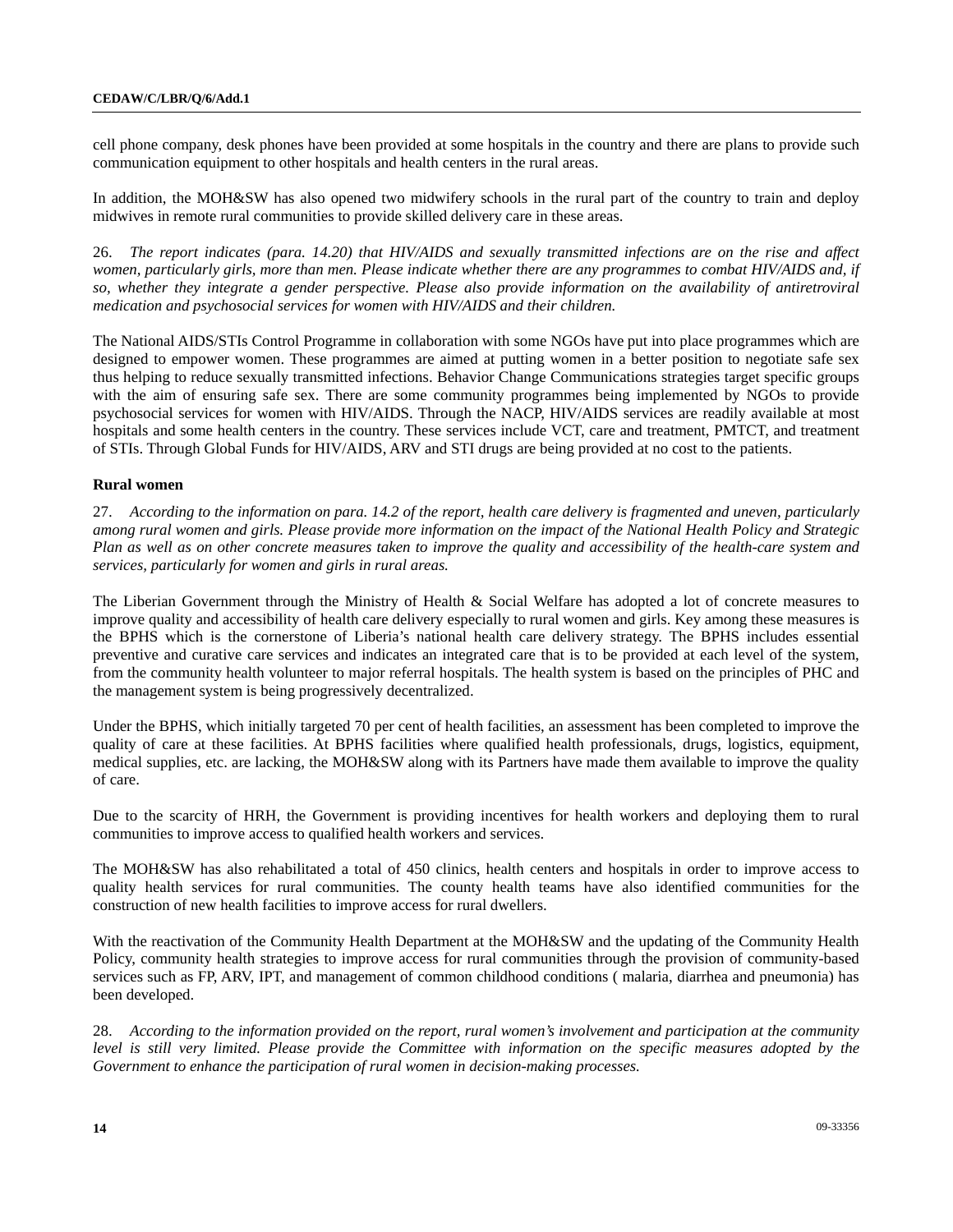The Government through the Ministry of Gender and Development has initiated measures to boost rural women's participation in decision making and economic empowerment. Some of such programs include the design of the rural women's program and the establishment of rural women structures at the local and national levels. These rural women structures are used as entry points for women's economic empowerment activities. It is a vehicle through which women collective decision-making capacity is enhanced. The program, which extends down to the village level, will include leadership training for the women over the next three years. This will be a crucial step to increasing their visibility, confidence and voice in the community decision-making.

29. *The report notes (para. 16.15) that, despite the enactment of the Inheritance Law in 2003, traditional customs restricts women, mostly in rural areas, from exercising their right to independently own property. Please provide more information on the measures taken to raise rural women's awareness and empower them to claim their rights, such as those to property and inheritance.* 

Through the rural women structures established by the Government through the Ministry of Gender and Development, the Government and its Partners are carrying out massive awareness program and disseminating information about women's rights guaranteed under the Inheritance Law enacted in 2003. Further awareness exercises are being carried out by the Ministry Gender and Development's County coordinators who are based in the 15 political sub-division of Liberia.

The Government through the Ministry along with local women's rights organizations has produced and distributed a simplified version of the national women's rights laws (Inheritance law, rape law. Domestic relations law), as well as the regional and international women's rights laws as part of Government's efforts to create awareness amongst women particularly rural women about their rights under this law and these international conventions.

In addition, the UNDP, working with the Government of Liberia through the Ministries of Planning and Economic Affairs and Gender and Development and the National Elections Commission, designed and launched the "Giving Women a Voice and Leadership Role in Decision-making and Peace-building in Liberia" Project. The project was designed to contribute to actions that target changing of the national mindset to ensure mainstreaming of gender and empowerment of women through creating critical mass to spur women's participation in leadership, reconstruction and peace building processes. It focuses on developing capacities of women to contribute to local and national development. It will promote gender responsive programming and creating awareness on problems faced by women in the society and issues on the girl child, particularly those out in school.

# **Equality before the law**

30. *The report states (para. 16.10) that in traditional courts, women are not allowed to appear before the court without their husbands. Also according to the report, this practice is contrary to the Constitution. Please update the Committee on the measures taken to address this problem particularly within in the framework of the Constitutional reform currently underway.* 

A Constitutional Reform Taskforce has been established by the President of Liberia on which the Ministry of Gender and Development sits. However the Taskforce has not commenced its work. It is expected that residual discriminatory practices against women would be addressed within the context of the mandate of the Taskforce.

#### **Marriage and family relations**

31. *According to para. 18.3 of the report, in traditional settings, women are given into marriage by their parents at a very young age and without their consent. Please provide information on measures taken to bring the minimum legal age of marriage for girls into full conformity with article 1 of the Convention on the Rights of the Child and Article 16, paragraph 2, of the Convention on the Elimination of All Forms of Discrimination against Women. Please also provide information on measures adopted to eradicate the customary practice of early forced marriages.*